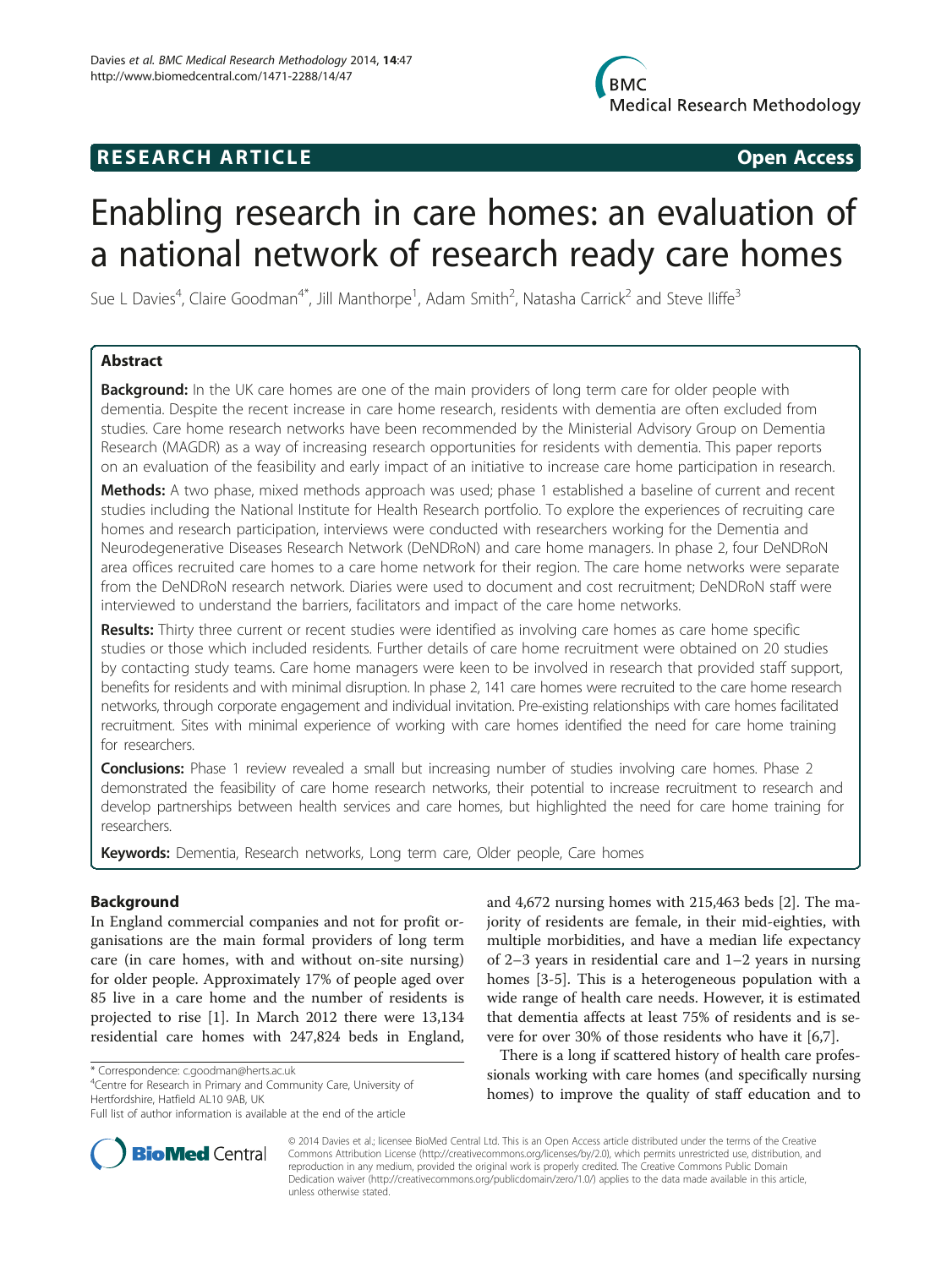enhance evidence based care. Initiatives have included the NHS Institute for Innovation and Improvements Care Home Programme [\[8](#page-7-0)] teaching nursing homes [[9,10](#page-7-0)] and academic care homes [[11](#page-7-0)], but the focus has not been specifically on research in long term care facilities. None of these initiatives have been implemented nationally, and it is only in the last five years that research in care homes has markedly increased [\[12\]](#page-7-0). Compared with ageing research overall, research in this sector remains relatively underdeveloped [\[13,14\]](#page-7-0). This may be explained by the difficulties in recruiting older people in care homes to studies, and it is increasingly recognised now that there is a need to tailor research approaches to this setting. Such tailoring needs to acknowledge the care home as a person's home, the importance of the care home's organisational culture, and the resources that are required to maximise participation [\[15-19\]](#page-7-0).

Since 2006 a national infrastructure of both general and topic specific (e.g. for dementia and neurodegenerative diseases, cancer, stroke, diabetes) clinical research networks, have worked to increase patient recruitment to research; to integrate research with NHS provision; to support research activity and to build research capacity [\[20\]](#page-7-0). Within England, the networks are organised by region to provide geographic coverage and exploit pre-existing networks of clinicians and researchers. In recognition of care homes as the main providers of long term care for people with dementia, the Ministerial Advisory Group for on Dementia research [\[21](#page-7-0)] recommended that a research network of care homes should be created. The purpose of the network was to improve the consistency of support for research outside the NHS, and ensure that residents with dementia, a group often excluded from research or seen as difficult to recruit, had more opportunities to participate in relevant studies. In 2012 the Dementia and Neurodegenerative Diseases research network (DeNDRoN) set up an online resource for researchers working in care homes, care home staff, residents and family members and began to build a network of "research- ready" care homes. The overall project title chosen was ENRICH – Enabling Research in Care Homes.

A working group was established to develop the online resource and oversee the development of guidelines for

the recruitment of the care home network. Membership spanned a range of care home organisations, charities, carers and resident representatives, clinicians, researchers; the working group was supported by a project manager. Over eight months resource materials and illustrative case studies of recent studies for the online website were developed and circulated for consultation and review. Topics addressed common research challenges encountered in care homes, (for example obtaining consent, methodological approaches; a tariff to guide reimbursement for care staff time; questions that care home managers, residents and relatives should ask when approached to participate in a research study, and different strategies to involve people with dementia in research). The online materials were piloted, and the web site was launched in February 2012, and a dedicated section on the ENRICH care home networks, including online membership was added in August 2012 [[22](#page-7-0)]. Google statistics were used to monitor the website (see Figure 1).

This paper describes the development of a national network of research-ready care homes to increase research activity and capacity in England, and presents the findings from an evaluation of the pilot study in its first year (January to December 2012). The evaluation was reviewed and approved by the Dyfed Powys Research Ethics Committee reference (12/WA/0134) and social care governance was obtained from the relevant local authorities.

# Method

A two phase multi-method approach was used to set up and evaluate the first year of the ENRICH network. Phase 1 sought to establish a baseline measure of current research activity in care homes in England and to explore care homes' priorities for research. Phase 2 aimed to establish the minimum requirements for an effective research enabled care home, and to evaluate the initial impact of the ENRICH network on study recruitment, care home staff engagement and costs. Written informed consent for participation in the study was obtained from all participants.

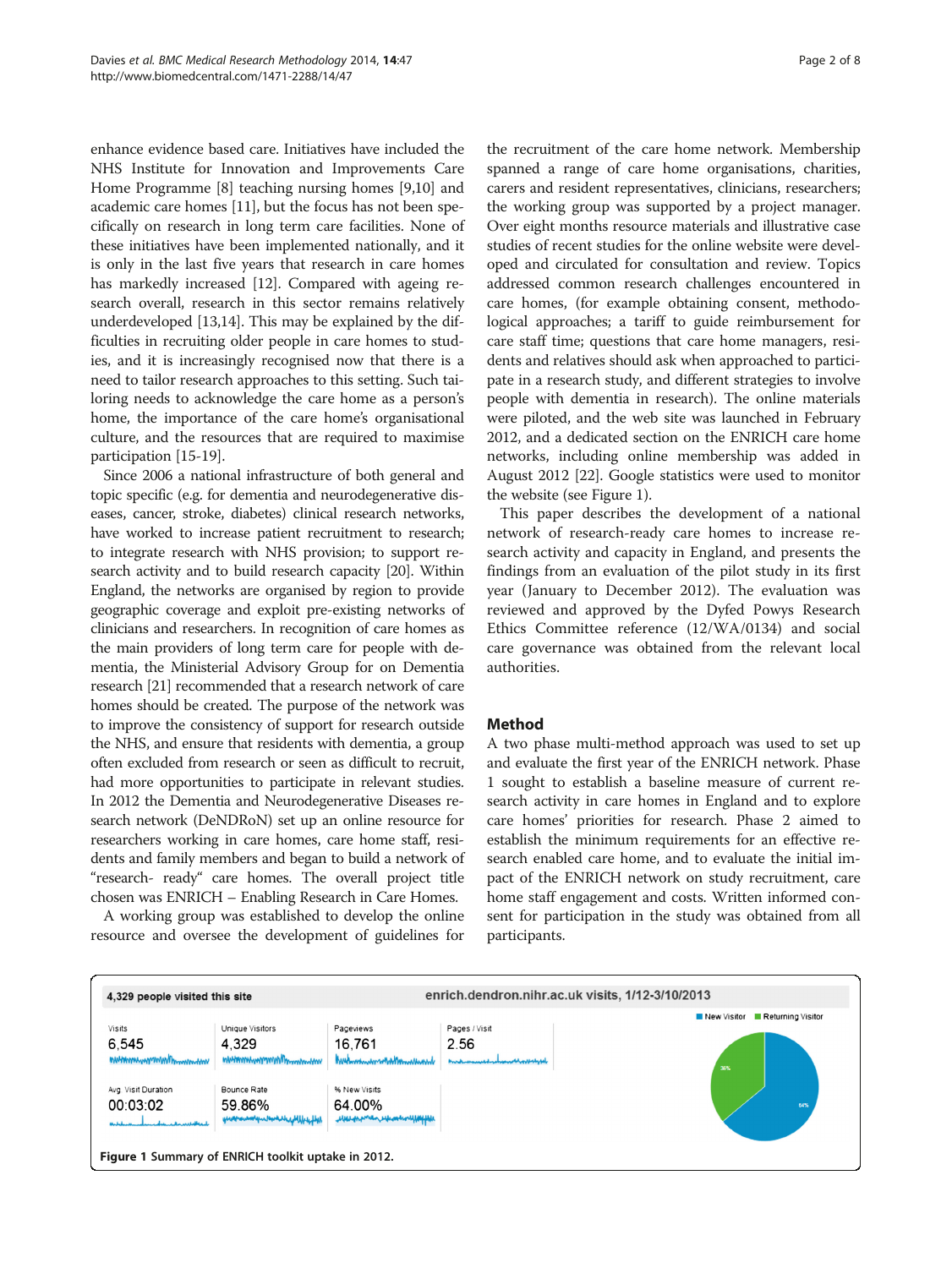### Phase 1 – Research in care homes overview

Studies that were care home specific or had recruited from care homes in addition to other settings, were identified to establish a baseline of care home research activity prior to setting up the care home network. As the focus was on current research, the search was limited to the previous year, which provided the opportunity for the researchers to be contacted for further study related information. Three main data sources were used for this review;

- 1. Online searches of the NIHR and Social Care Research Register portfolios of research studies
- 2. Interviews with local DeNDRoN research network staff
- 3. Interviews with care home managers or senior staff of homes that had already participated or expressed an interest in research, and focus groups with their corresponding relatives' and residents' groups.

This was supplemented by emails requesting information on current research to the national care home research and development forum, professional organisations (e.g. the British Geriatrics Society, Royal College of Nursing), National Care Home Research and Development Forum, post graduate groups and funders of research with older people. Where possible, the Principal Investigators from the studies identified were contacted by email or phone, to establish how long it had taken to recruit care homes, how many had been approached, and what, in their views, had facilitated and inhibited care home involvement.

Semi structured interviews conducted with DeNDRoN staff and care home managers were used to generate information on care home involvement in research and the barriers and facilitators for a care home to be effectively 'research enabled'. Research managers from each of the four DeNDRoN pilot sites were interviewed prior to the setting up of the care home networks, to elicit the number of current and recent studies involving care homes, how many care homes they had regular contact with and the nature of their relationships with them. Care home managers were identified for interviews in two ways; either those who had expressed an interest in ENRICH following press releases, or, as their care homes were recruited to the care home networks, they were invited to take part in an interview. These interviews focused on their experiences of being involved in research and their expectations of a possible research ready care home network. Two focus groups, one with residents and another with relatives, to be recruited through care homes that agreed to join the care home networks, were planned to obtain their perspectives and experiences of research in care homes.

# Phase 2 – Network development

Phase 2 of the study focused on a process evaluation of the setting up of the ENRICH care home research network, by DeNDRoN staff in four pilot sites in different areas of England, in addition to their existing work. These sites were self-selected from a possible eight local research networks; four agreed to participate in the pilot. The aim of the pilot was to recruit up to 40 care homes across the four sites within the first six months of its operation (May to October 2012).

Guidance for recruitment of care homes to the ENRICH network was developed by the project working group and regular teleconferences were held to give support from the project manager. Care homes could choose from one of three possible levels of involvement in the network, 'Support', 'Assist' and 'Deliver', to allow for differences in their capacity to engage in the research process. These levels are defined as follows:

- 1. 'Support' care homes agree to promote any studies to residents and staff
- 2. 'Assist' care homes will actively identify residents and staff who might be eligible to join studies
- 3. 'Deliver' care homes will participate fully to assist and support the delivery of research studies

In order to cost the setup of the network, DeNDRoN staff at each pilot site kept a structured diary record of the care home network recruitment process which included details of how care homes were identified, type and number of contacts and staff time spent on the project. At the end of the six month recruitment period, semi -structured interviews were conducted with DeN-DRoN staff to explore their experience of setting up the care home network pilot, including the obstacles and facilitators to the process.

#### Analysis

Data from phase 1 was used to describe the current arrangements that facilitate research in care homes as well as the number and range of current and recent studies involving care homes, their focus and methods. In phase 2, the different data sources, diaries and interviews, were synthesised to provide a descriptive account of the process of setting up the ENRICH care home network, the related resources and costs, numbers of care homes recruited, facilitators and barriers to care home recruitment, and perceived impact on care homes.

#### Results

#### Phase 1

### Baseline of care home studies

Thirty three studies involving care homes were identified through online searches, interviews with DeNDRoN research network staff and care home managers, and email requests to researchers. These studies were either current or had been completed within the last 12 months. In total,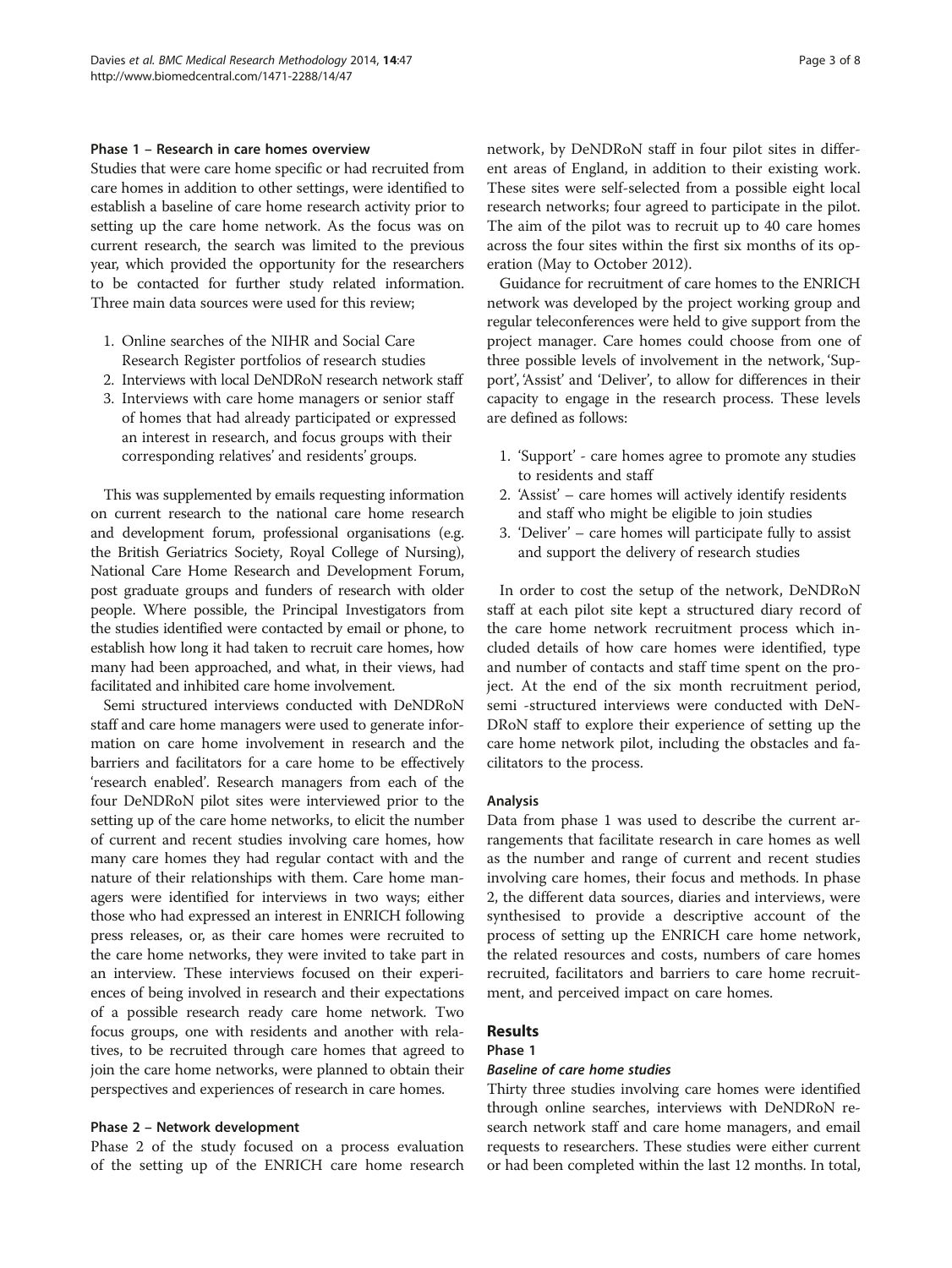18 studies were identified through the NIHR portfolio, six through the Social Care Research Register and the remaining nine were located in response to the email alerts, voluntary sector groups supporting older people's research, through personal networks and contacts of the ENRICH project board. Overall, 23 of the 33 studies were wholly based in care homes, 13 (39%) were studies of an intervention, including 9 RCTs; 14 (42%) were observational studies, and 9 (27%) involved training for care home staff. It was not possible to classify six studies as there was not enough information available. Additional file [1](#page-6-0): Table S1 provides a breakdown of the focus, methodology and source of the studies confirmed to have care home involvement, and where available the number of care homes and residents that were recruited.

Twenty researchers (61%) from the studies identified through the searches responded to requests by email or telephone interview for more information about the experience of recruiting care homes to research studies. The number of care homes recruited to studies ranged from 3 to 63, with the number of residents recruited ranging from 10 to 572. Researchers reported a wide variation in the number of care homes that agreed to participate compared with the total number that were approached, this ranged from 27% to 73% across the individual studies. For example, members of the research team working on one large scale study visited 120 care homes in order to recruit 48, the recruitment took between five and six months. A smaller study contacted 44 care homes of which 32 declined before the researchers could successfully recruit six care homes. Overall researchers had to approach at least 40 per cent more care homes than they needed in order to recruit the required number. Most care homes were located via the Care Quality Commission (CQC) (regulator) website and recruited through 'cold calling', although a small number of researchers had established relationships with care homes. There were recurring themes about the length of time to recruit care homes, and linked issues about governance arrangements. Table 1 gives a summary of some of the researcher's views on the barriers and facilitators to recruitment and on-going care home involvement in research.

Prior relationships with care homes increased the likelihood of their participation, especially where the immediate benefits of research for both staff and residents were apparent for example, training for care home staff or therapy for residents.

# Interviews with DeNDRoN research managers prior to the care home network

Initial interviews were conducted with managers or their equivalent, from each of the four DeNDRoN local offices prior to them setting up their respective research enabled care home networks. (Further details are given on how the care home networks were set up in the phase 2 findings). Across the four LRNs, a total of 10 studies were identified that were either currently recruiting from care homes or had done so recently, this ranged from 2– 4 studies for the individual DeNDRoN offices. These studies were included in the total baseline number.

These four DeNDRoN offices had established different relationships with the care homes in their locality depending on their degree of contact through these previous research studies. Three had been involved in recruiting care homes to large scale studies, and consequently had set up a database of care homes including a sub-group of those with a particular interest in research. However, only one office had actively maintained regular contact with a small group of care home via a research forum and sending out newsletters and details of research and development training days.

# Interviews with care home managers

Interviews were completed with nine care home managers from the 15 care homes that were recruited through the ENRICH pilot sites, and one care home manager who contacted the ENRICH office directly. Five of the managers had some experience of research themselves. Managers consistently identified the perceived benefits of participation as an opportunity to improve the quality of care through research, raise staff awareness of new developments, establish links with other care homes in their locality, improve access to training and providing the opportunity to identify questions and areas for research.

Table 1 Barriers and facilitators to recruitment identified by researchers

| <b>Barriers</b>                                                                                                                                                                  | <b>Facilitators</b>                                                                                                                 |
|----------------------------------------------------------------------------------------------------------------------------------------------------------------------------------|-------------------------------------------------------------------------------------------------------------------------------------|
| Studies that require a large time commitment form care home staff                                                                                                                | Producing a brochure outlining the study and its potential benefits                                                                 |
| Staff turnover – some care homes that agreed to take part in studies Involving relatives in the research process as much as possible<br>dropped out after a change of management |                                                                                                                                     |
| Care home organisations not giving permission for studies to be<br>conducted in their care homes                                                                                 | Using a designated team to work with the care home residents and staff.<br>drawing on clinicians that were linked to the care homes |
| Research protocols that do not fit with the care home's mode of<br>operation                                                                                                     | Building in some research training for care home staff into the study process                                                       |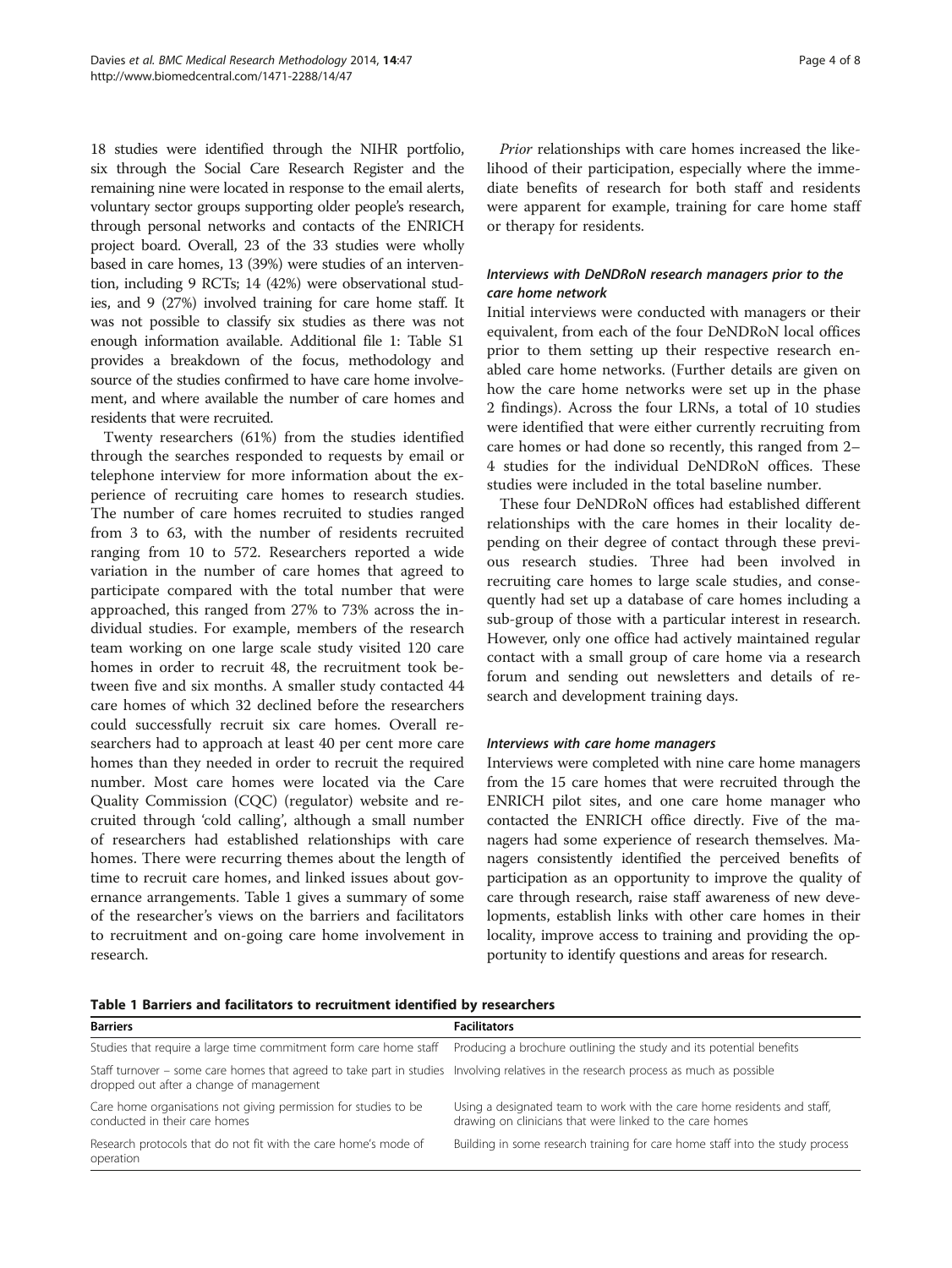'I think you have access to different parts of the country and you can share ideas. Yes we're a company and there are five homes but that's quite isolating as well. So if you network you can look at how things work in other homes and therefore develop the service you are providing…. Its additional support so you're not isolated'. Care home manager 5 talking about the idea of a care home network

One care home manager commented that becoming a member of ENRICH had been viewed favourably by the regulator as an indicator that the care home was committed to evidence- based practice and transparency in its work. Overall, membership of the network was perceived as both a way of accessing research and also networking with other care homes for mutual support. However, there was some lack of clarity about the role of the pilot sites and how ENRICH would introduce studies to the care homes. Managers highlighted four main areas of support they would need in order to engage in research. These were support with recruitment when explaining studies to residents, early involvement of residents' families, data collection that took account of residents' needs, and tailored information and support for care home staff. A further facilitator was the identification and involvement of specific research staff within the care home to support data, collection.

'I think keeping it fairly informal as it can sound scary to someone who's never been involved in research before - you could have a group of residents, families who are often older people and they might think 'that's too much for me I couldn't possibly do that'. So it's about keeping it tailored to the right level because if you've just got a group of qualified nurses then you would pitch it slightly differently'. Care Home Manager 1

Care home managers reported that they were keen to be involved in research but wanted their participation to fit with their workload and to retain a level of control over their involvement in the research process. Barriers to care home recruitment included lack of time and interest in research, and study interventions that did not fit with the care home's practice or routine, for example, drug trials that necessitated a change in the medication regime. Care homes were unlikely to have the capacity to take part in more than one study at any one time. The corporate nature of much of the care home sector could mean that managers might be willing to take part but were unable to without the permission of senior management. Changes of management and staff turnover in general were also common reasons for care home managers withdrawing from studies. Both care home staff and researchers reported that the recruitment

process was facilitated by the use of clear explanations of studies through written material and verbal presentations. Another priority was the early involvement of residents' relatives in the study, especially when residents lacked decision making abilities and consultees needed to be involved in the consent process.

Care homes are independent providers and it was therefore surprising that there were no examples of researchers offering, or home managers expecting, financial compensation for care home involvement in research, despite the fact that some interventions involved significant levels of input from care home staff. For example, studies could run for over a year, including follow up data collection, and could involve up to three or more care home staff in each care home in the research activity. Other examples of care home staff involvement in studies included, identification of eligible residents, distribution of study letters to residents and their relatives, explaining the study to residents, liaising with residents and the study team, facilitating access to residents and their care home notes, collection of data with and without the researcher, and participating themselves in individual and group interviews. All of which was assimilated into the working routine of the care homes with no reimbursement for staff time.

Phase 1 revealed a range of research activity in care homes, the need to spend time on recruitment and the expertise that some research teams had built up on working with care homes, mainly by trial and error. Those interviewed supported the potential of a research ready care home network if it could streamline the recruitment process and maintain relationships with care homes between studies. It also highlighted the goodwill of care homes to support research. It was not possible to carry out focus groups with residents and their families within the allotted time frame.

# Phase 2 – The care home network findings

In phase 2, the process of establishing and recruiting to the care home networks was documented and monitored (March to October 2012). After eight months 141 care homes had been recruited to the ENRICH network, 15 were recruited directly through three of the four pilot sites and 125 care homes through one national corporate provider. One care home joined the network online through visiting the ENRICH website. One pilot site dropped out due to lack of available staff to work on ENRICH.

The pilot sites used five recruitment mechanisms with varying success including, building on prior working relationships with care homes, cold calling with follow up, holding group meetings for care homes and online membership. Corporate membership was negotiated centrally by DeNDRoN based on liaison with one corporate provider. It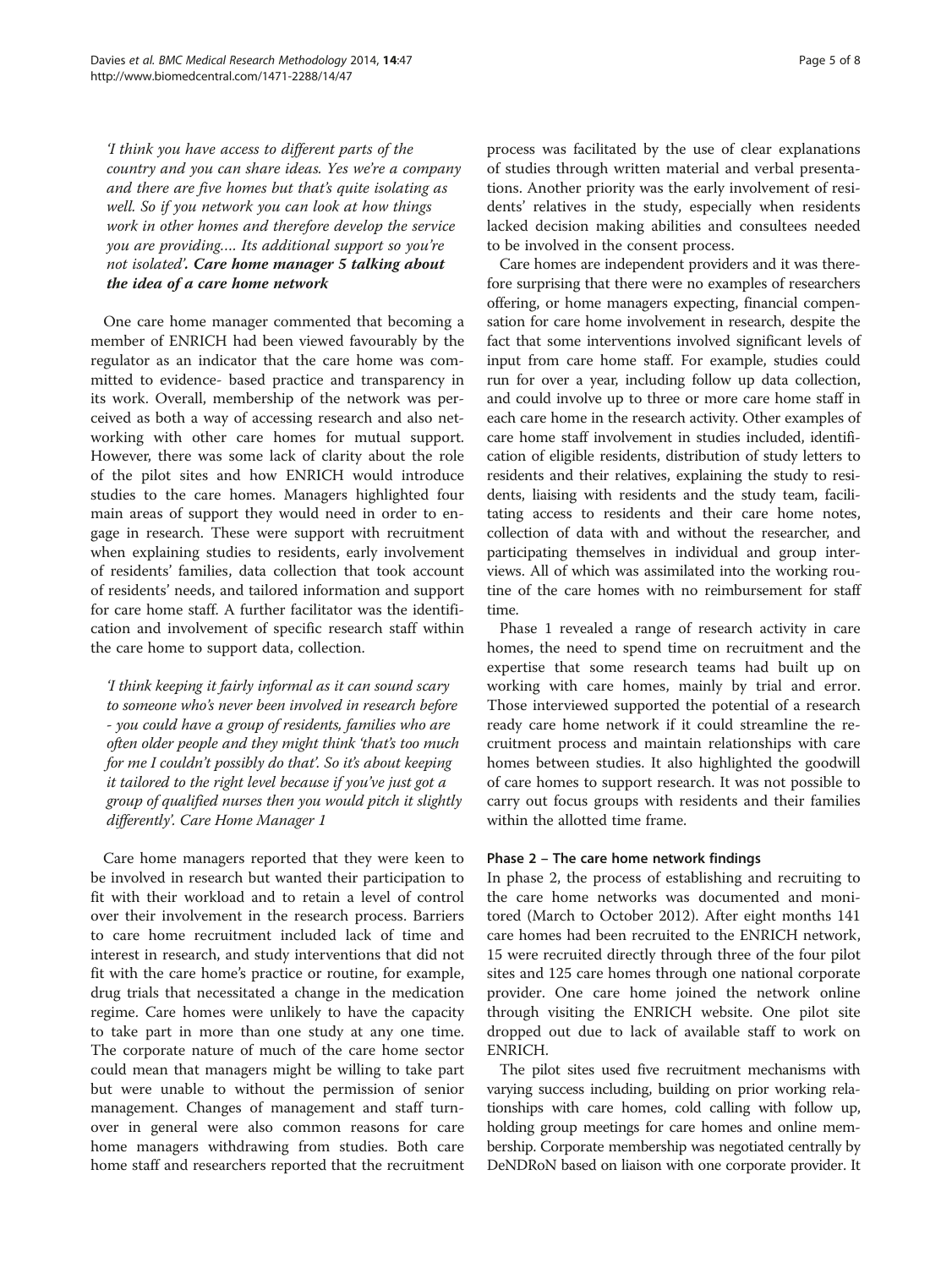added another level of administration to the recruitment process, as it was agreed that all potential studies would be initially screened by the corporation to ensure a fit with company protocols and priorities. Once corporate endorsement was obtained, suitable care homes would be identified at which point, care home managers could choose to participate or not, albeit with the full support of their organisation.

The care homes recruited to the network ranged in size from 11 to 60 beds, ownership reflected a range of providers from large for profit and medium care home organisations as well as owners of only one home. All care homes were registered as able to provide dementia care and most had achieved high ratings on their CQC inspections. The total number of residents was 514. Only one regional pilot area achieved the target recruitment of 10 care homes and did this in three months. This site had a pre-existing working relationship with care homes and had maintained contact them through phone calls, newsletters and invitations to training and events. Cold calling to care homes that had no existing relationships with the pilot sites, with follow up, group discussions and visits were labour and resource intensive for example, staff in one pilot site made 55 phone calls in order to recruit four care homes. Visits could take up to half a day including travelling time and mirrored the experiences described by the researchers in phase 1. However, once a care home had expressed interest in membership, they all agreed to join the network.

Two sites were still recruiting at the end of the period of data collection. Across the three sites between three and seven people were involved in recruiting care homes and included researchers, administrators and clinicians. Interviews with participant DeNDRoN managers highlighted the difficulties of incorporating care home recruitment into existing workloads. In the two sites that had minimal experience of working with care homes, there was a perceived need for staff training and support to understand care home culture and operation. Based on records of staff time, estimated travel costs and related expenses (e.g. group meetings and catering) the average cost of recruiting one care home to the network in the pilot site with pre-existing relationships was £253.33; the cost of recruiting a care home across the other sites could not be calculated as they were still recruiting at the end of the evaluation.

# **Discussion**

We identified 33 current or recent studies, through the NIHR and Social Care Research Register portfolios and other sources, which were care home specific or recruited residents from care homes. This review generated a baseline that can be used as a measure of care home research activity. The number of studies was higher than we anticipated, which may reinforce the findings about the recent increase in RCTs in care homes [\[12\]](#page-7-0). It also highlighted the scope for expansion of care home research activity and supported the need for the development of a care home

cruitment of care homes. Out of the 10 care home managers that were interviewed in phase 1, only half of them had participated in research previously, but overall the experience had been positive. Contrary to expectations, financial incentives were not a prerequisite for participation, but support and sensitivity to the needs of residents with dementia were. The potential for mutual benefit was a recurring theme in both phases of the evaluation,. Other perceived and reported benefits included the impact on staff education, improved care, positive feedback from CQC inspectors, increasing dementia research, and the opportunity for staff to voice their opinions, concerns and ideas for improving residents' care.

research network to streamline the identification and re-

Managers expressed a need to be able to control the level of participation and engagement in research. This finding reinforced the value and flexibility of the three different levels of participation on which they are currently enrolled into the care home research network. Time constraints were evident, even when the benefits of being involved in research were perceived by care home staff as far outweighing the negative aspects. It is a recurrent theme in care home research and other literature that they are often isolated from the communities in which they are based and the wider systems of health care [\[23](#page-7-0)]. An unanticipated impact of ENRICH was its linkage role with other care homes providing a focus that did not pose a competitive threat.

Even with project management and the involvement of support staff, the establishment of the care home network took longer than anticipated. It took eight months to recruit 141 care homes to the ENRICH care home network. A number of recruitment strategies were used to recruit care homes to the networks, including a corporate membership process which was developed centrally by DeNDRoN through liaison with one corporate care home provider. Corporate level engagement provided a quick route for making contact with care homes but introduced a further bureaucratic layer of permissions that did not necessarily guarantee care home manager engagement and support. A full costing of the pilot set up process was not possible but based on the completed site the average cost of recruiting one care home appears to have been relatively inexpensive. The set up process demonstrated a need for multiple approaches that reflect the heterogeneity of the care home sector. Most care homes in England have less than 10 residents and do not have on-site nursing, although this situation is rapidly changing as economies of scale mean care homes are increasing in size and joining larger chains [\[1\]](#page-7-0).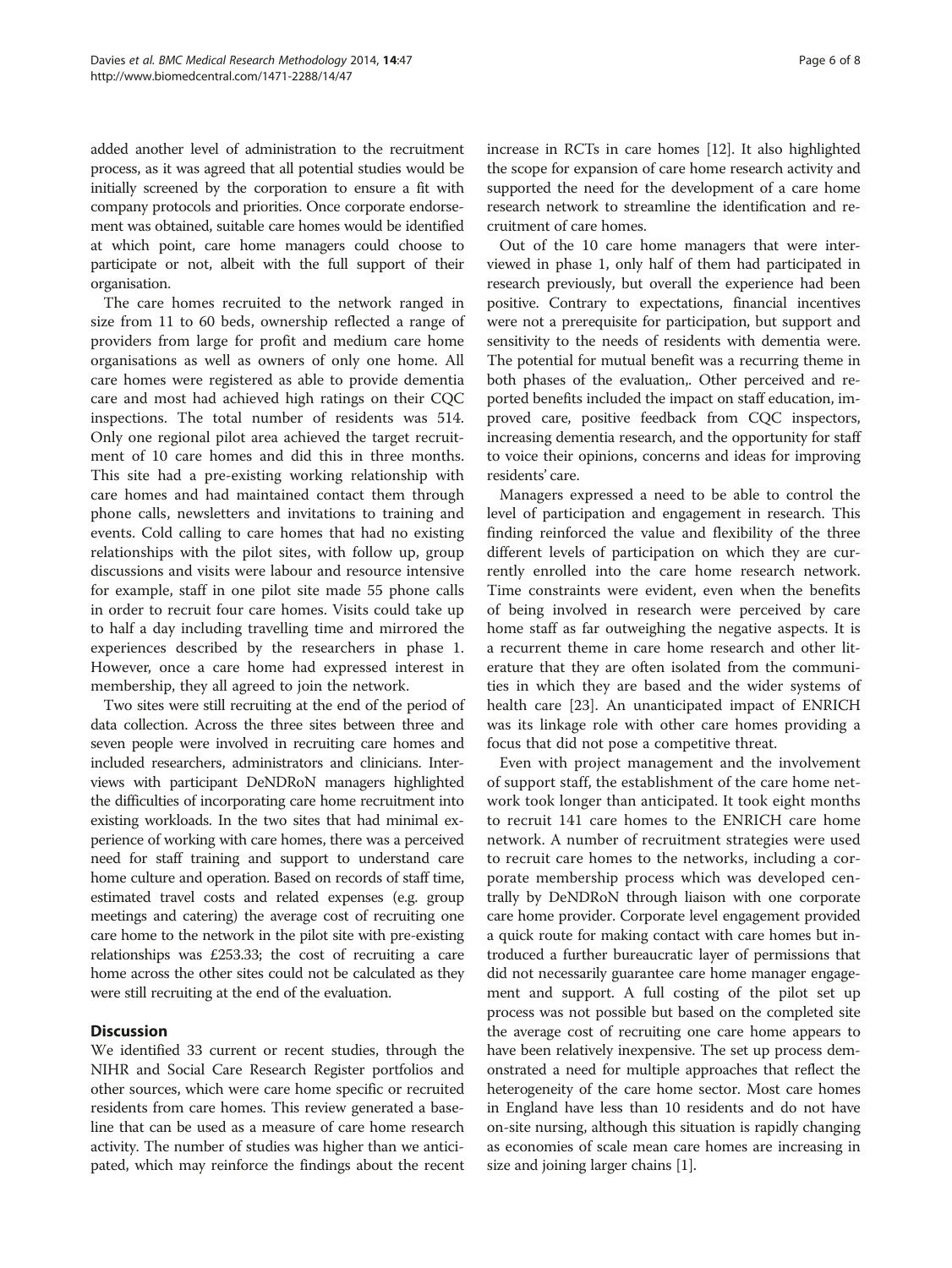<span id="page-6-0"></span>To our knowledge the ENRICH network is the first national network that is supported by an online resource for researchers and participants and is integrated with a national infrastructure of clinical research networks. It was initiated as part of a national strategy to improve the reach and quality of dementia research [[21\]](#page-7-0). Internationally, examples of other initiatives in the United States, the Netherlands, Norway and Australia have focused on collaborations and schemes to support teaching and innovation in care with nursing homes [\[24](#page-7-0)]. These are however, localised and care homes can only join through the organising institution.

Following the completion of data collection, another five regions have established local Research-Ready care home networks, and have begun to recruit homes; the total number of care homes involved currently is 509 care homes recruited within the first 18 months of operation. This includes 86 individually recruited care homes, a further corporate provider with 73 care homes, and a care home network has also been set up in Scotland. Since its establishment, the ENRICH care home network has supported approximately 18 new studies to undertake research in care homes. In addition to resident recruitment this has also addressed care home staff engagement through their inclusion in study writing groups, trial steering committees and the review of study protocols. The network is expected to double in size within the next 12 months, and will support recruitment to new studies funded by the Economic and Social Research Council (ESRC) estimated at around £5 m.

# Limitations

All the care homes involved in ENRICH had aboveaverage assessments for the quality of care by the regulator. The network was able to recruit a range of care homes across a wide geographical spread but could not claim that they were representative. Nevertheless, ENRICH provided a wider base for recruitment to studies than has previously been the case. If, as was suggested by one participant, involvement in research is seen as an indicator for good care and a willingness to be open to scrutiny, it is possible that over time the expectations of the regulator, residents and their relatives will normalise participation in the network.

A key challenge to the success and sustainability of the network is the availability of studies to maintain care home participation and membership of the network, as well as those that they recognise as relevant to their work. It is a limitation of the evaluation that its scope and resources did not enable us to evaluate the longer term impact of ENRICH on recruitment to studies.

Delays in setting up the care home networks across all four local research networks in the regions, and the protracted research governance process seeking permissions in order to conduct interviews with care home managers,

meant that it was not possible to set up focus groups with residents and their families, as originally planned. This illustrated one of the barriers to recruiting care homes identified by researchers in phase 1.

# Conclusions

This review of recent research to identify those studies that include care home residents revealed a small but increasing number of studies. Fostering and sustaining relationships with care homes appears to be the most efficient and effective way of recruiting them to the networks. The evaluation showed that it was possible to set up and run a number of research enabled care home networks using a variety of recruitment models, in a relatively short period of time. Based on these findings, recruitment target rates could work on the assumption that three months to recruit 10 care homes that are not part of a larger organisation is an achievable goal, if there is a prior history of association. Where this is not the case then it should be assumed that recruitment will be longer and will reflect the experiences of research teams recruiting for specific studies. However, once a care home is recruited to a network there is evidence to suggest that their involvement can be (and should be) retained.

Future research and development of ENRICH needs to consolidate and develop strategies that encourage reciprocity and relationship building with care homes. For on-going success, funders and researchers need to factor in enough time to recruit care homes and their residents and to provide training for researchers who do not have experience of care home research. They also need to include care home staff and owners in the research design and dissemination process to ensure they have greater involvement in setting research priorities and contributing to improved quality of care for residents.

# Additional file

[Additional file 1: Table S1.](http://www.biomedcentral.com/content/supplementary/1471-2288-14-47-S1.docx) List of care home research studies identified between March and July 2012.

#### Abbreviations

CQC: Care Quality Commission; DeNDRoN: Dementias and Neurodegenerative Diseases Research Network; ENRICH: Enabling Research in Care Homes; ESRC: Economic and Social Research Council; MAGDR: Ministerial Advisory Group for Dementia Research; NIHR: National Institute for Health Research.

#### Competing interests

All authors declare: no support from any organisation for the submitted work; no financial relationships with any organisations that might have an interest in the submitted work in the previous three years; no other relationships or activities that could appear to have influenced the submitted work.